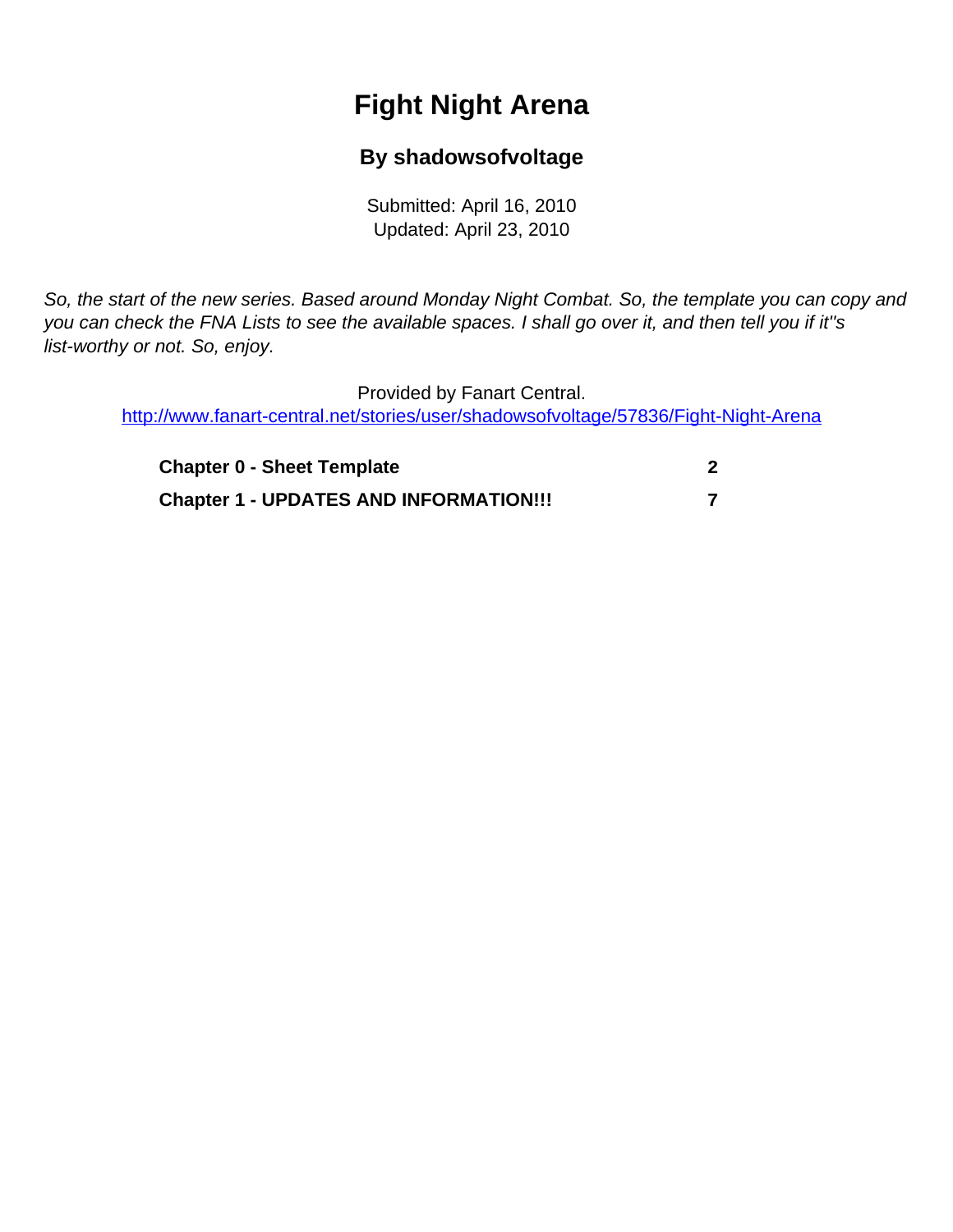# **0 - Sheet Template**

## <span id="page-1-0"></span>**FIGHT NIGHT ARENA**

### **CHARACTER SHEET**

**---------------------------------------------------------PROFILE----------------------------------------------------------**

| Name:              |
|--------------------|
| Age:               |
| <b>Species:</b>    |
| Gender:            |
| <b>Occupation:</b> |
| Height:            |
| <b>Weight:</b>     |

## **Notable DNA: Class:** (Assault, Support, Tank, Sniper, Gunner, Assassin, Anti Assassin, Peircer)

#### **Description:**

- - -

#### **Personal Quote:**

**Health:** (The more the amount of health, the less speed he can have, max: 300, min: 100) **H-Boost:** (Add 100 health to the overall health) **Speed:** (Max is 100% MUSTN T BE CROSSED) **(Any other info like spin up time and cool down times if you wish,)**

**Main Weapon: Secondary Weapon:** (Weaker projectile weapon or melee weapon) **Equipment:** (Grappling hook, Binoculars, Pick-Up Locator (ONE ONLY))

**Abilities:** (Up to three, MUST BE FAIR Cannot have Cannot die naturally )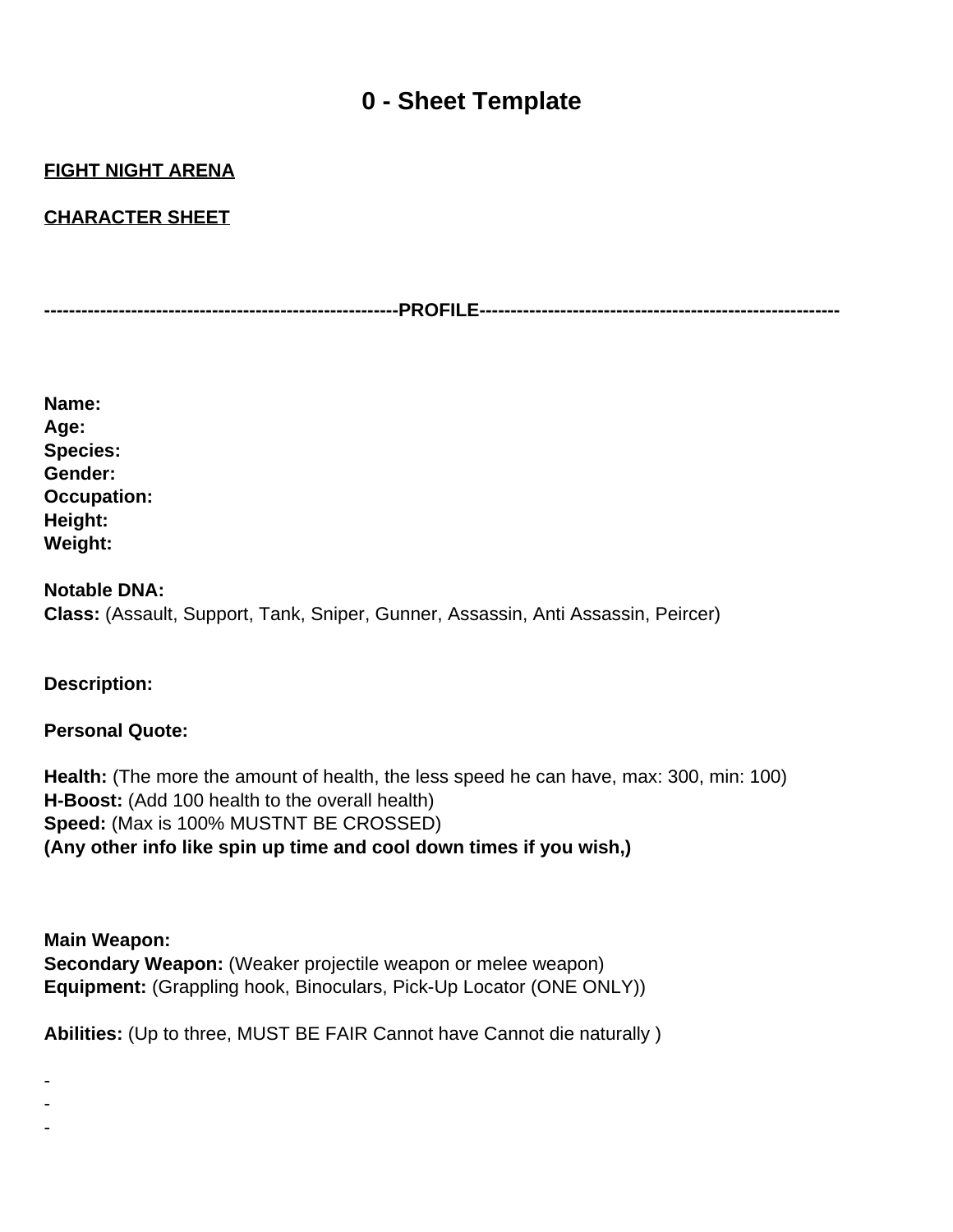### **Kill Taunt Name:**

**--------------------------------------------------------WEAPONS---------------------------------------------------------**

Each weapon can only have up to 15 stars each, add one star to one category each time, can be upgraded 3 times to both weapons. Make sure that the upgrade star is in **BOLD**.

### **Main Weapon:**

**Name: Description:**

**Speed:**

| Damage:               |
|-----------------------|
| Range:                |
| <b>Ammo Capacity:</b> |
| <b>Weight:</b>        |

**Special Effects:**

**Responses:**

**Kill Taunt:**

**Secondary Weapon:**

**Name: Description:**

**Speed:**

**Damage:**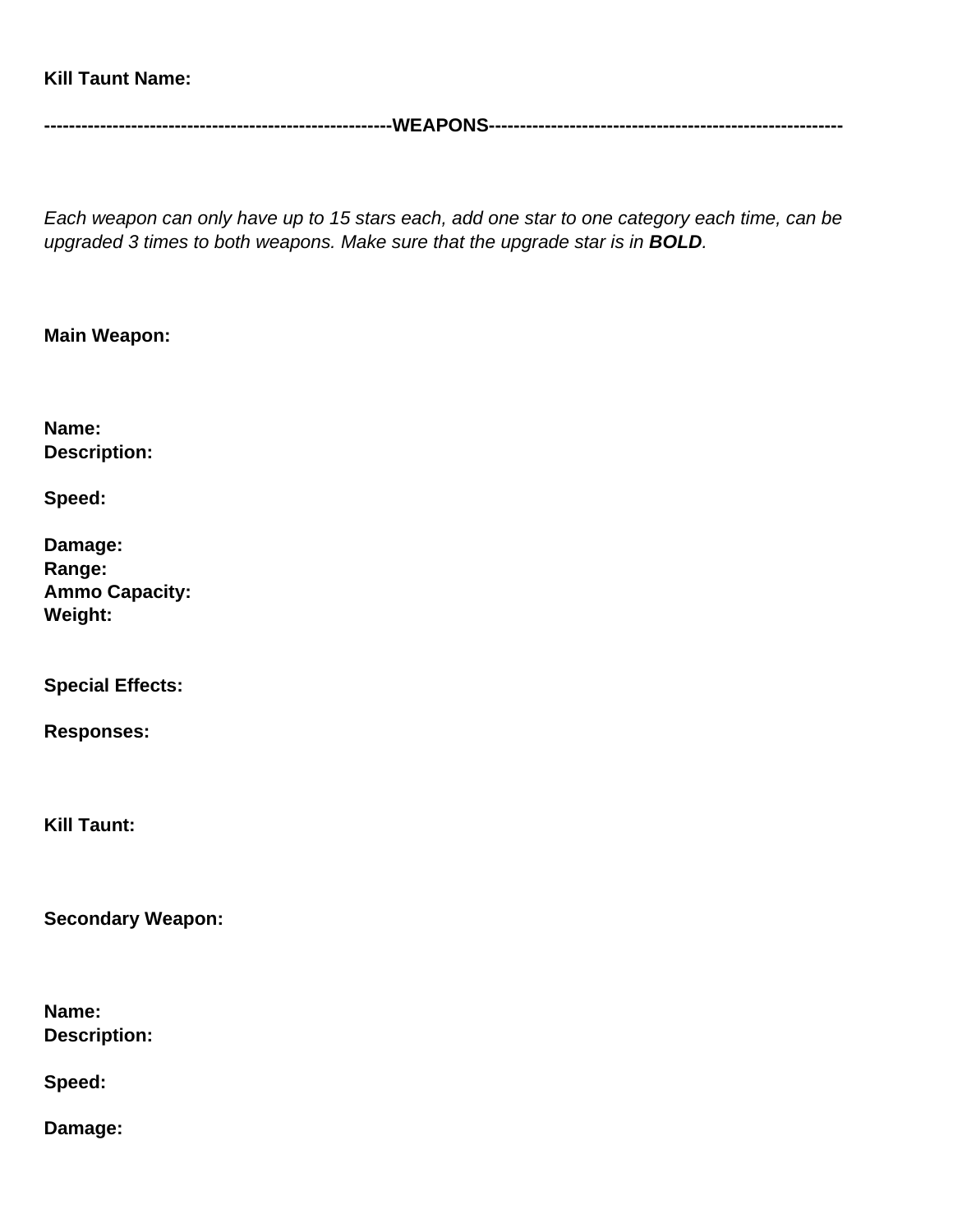**Range: Ammo Capacity: Weight:**

**Special Effects: Taunt Movements: Responses:**

**-----------------------------------------------------------TAUNT LINES-------------------------------------------------**

Make as many as you want and create any other categories if you want.

### **After a single kill and continues to kill:**

- -
- -
- -

#### **Whilst on a killing spree:**

- -
- -
- -

### **Attacking the enemy s Money-Ball:**

- -
- -
- -

## **His/Her team s Money-Ball get s attacked:**

- -
- -
- -

**Attacks Sureshot the Mascot, shooting pick-ups from him (Sureshot is invincible, cannot be killed):**

- -
-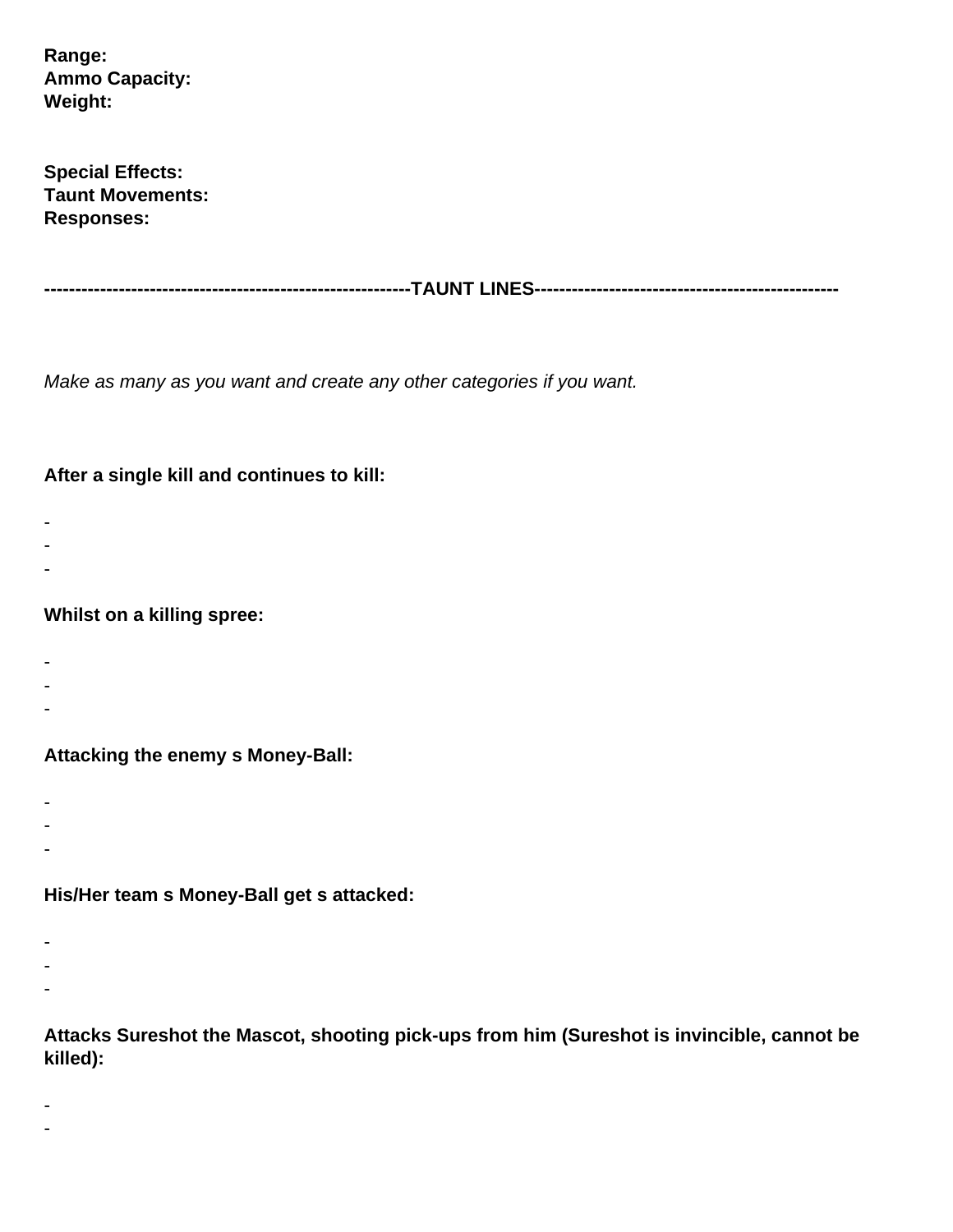## **Battle-Cry:**

-

- -
- -
- -
- 

# **Battle Win:**

- -
- -
- -

## **Battle Loss:**

- -
- -
- -

# **Picking Up A Health Pick-Up:**

- 
- -
- -
- 

# **Picking Up A Ammo Pick-Up:**

- -
- -
- -

## **Domination Lines (All Character Specific):**

- 
- -
- -

## **Revenge Lines:**

- -
- -
- -

## **Unassigned responses:**

- -
	-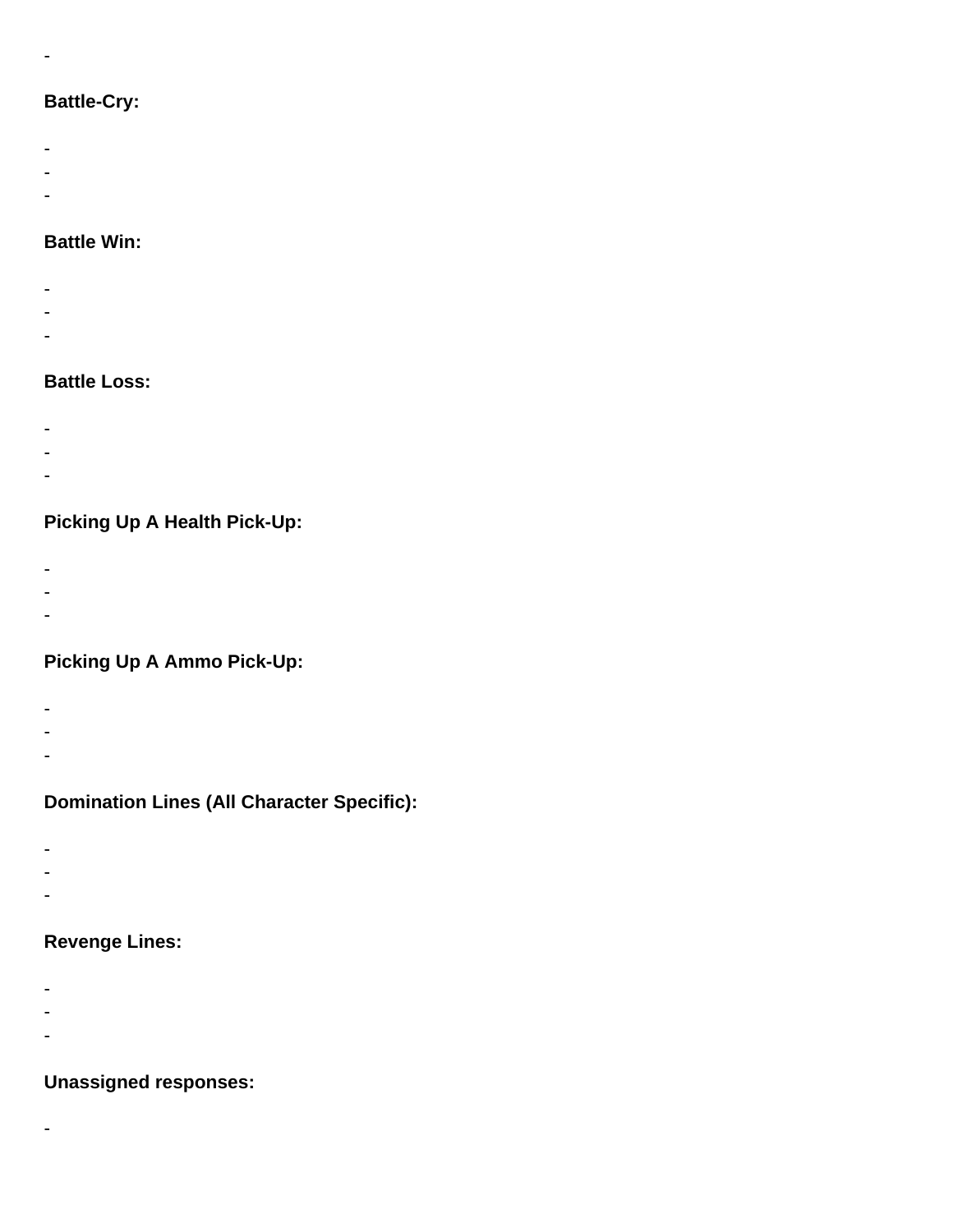# **After getting healed by Ghost:**

-

- -

- -
- -